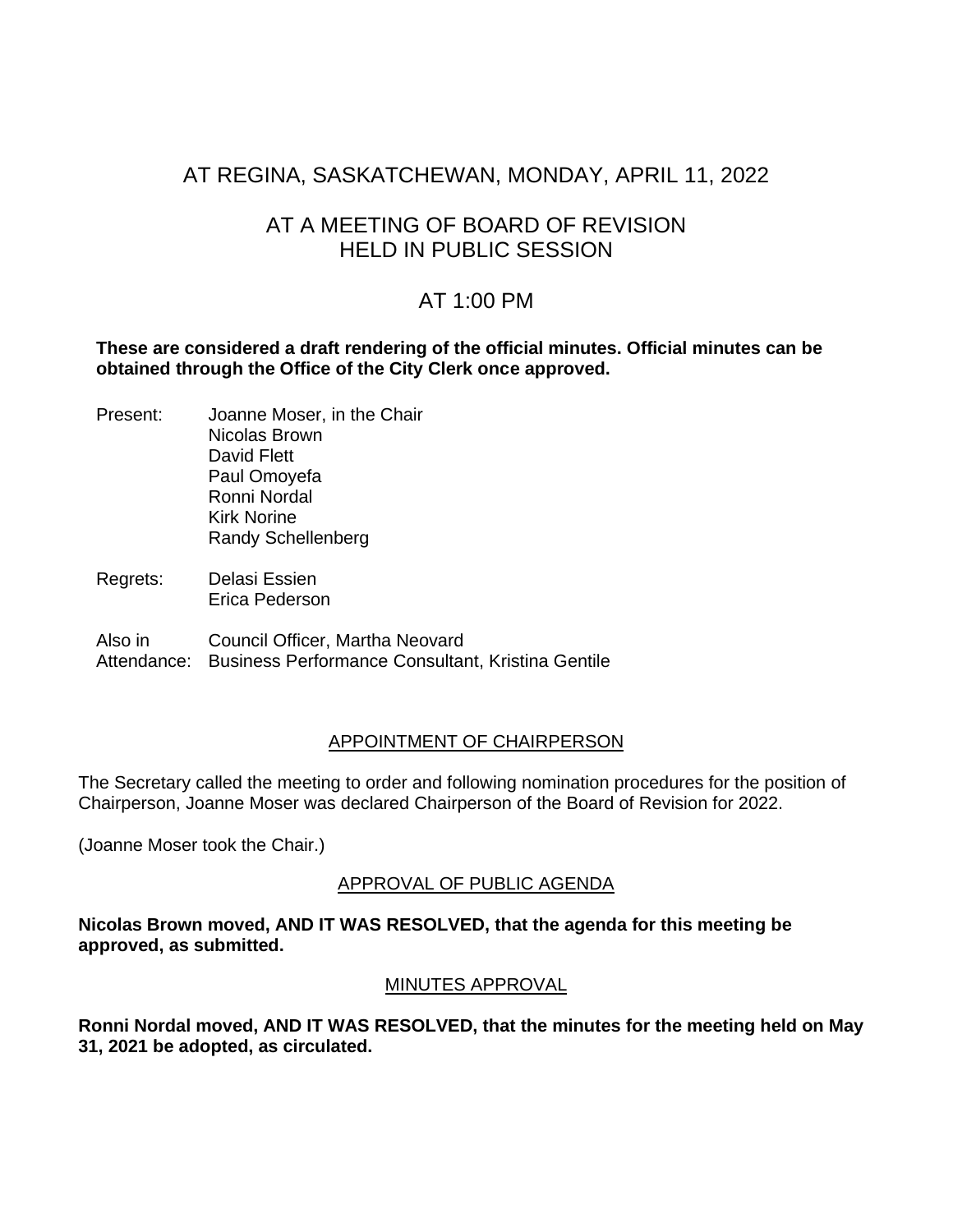# BOARD OF REVISION SECRETARY REPORTS

#### BR22-1 2022 Legal Counsel

#### **Recommendation**

That the Board of Revision appoint Kim Bodnarchuk from Kim Bodnarchuk Legal Corp as the Board of Revision Legal Counsel for 2022.

#### **Randy Schellenberg moved, AND IT WAS RESOLVED, that the recommendations contained in the report be concurred in.**

BR22-2 Review of 2022 Decision Wording Precedent Document

#### **Recommendation**

That the Board of Revision approve the attached Appendix A - Decision Wording Precedent Document.

#### **David Flett moved, AND IT WAS RESOLVED, that the recommendations contained in the report be concurred in.**

BR22-3 Adoption of an Evidence Submission Policy

#### **Recommendation**

That the Board of Revision adopt the Evidence Submission Policy as outlined in Appendix A of this report and incorporate it into the 2022 Board of Revision Policy Guidelines.

#### **Ronni Nordal moved that the recommendations contained in the report be concurred in.**

Amend

**Joanne Moser moved, in amendment, that Appendix A be approved with the following changes:**

- **That the grammar errors noted by the Board be corrected,**
- **That it be noted in the wording of the Written Submission Requirements Policy that it does not apply to simplified appeals,**
- **That anywhere the words "evidence submission(s)" appears together in the policy, the word "evidence" be removed,**
- **That the length of appendices requirement be changed to a "request that the**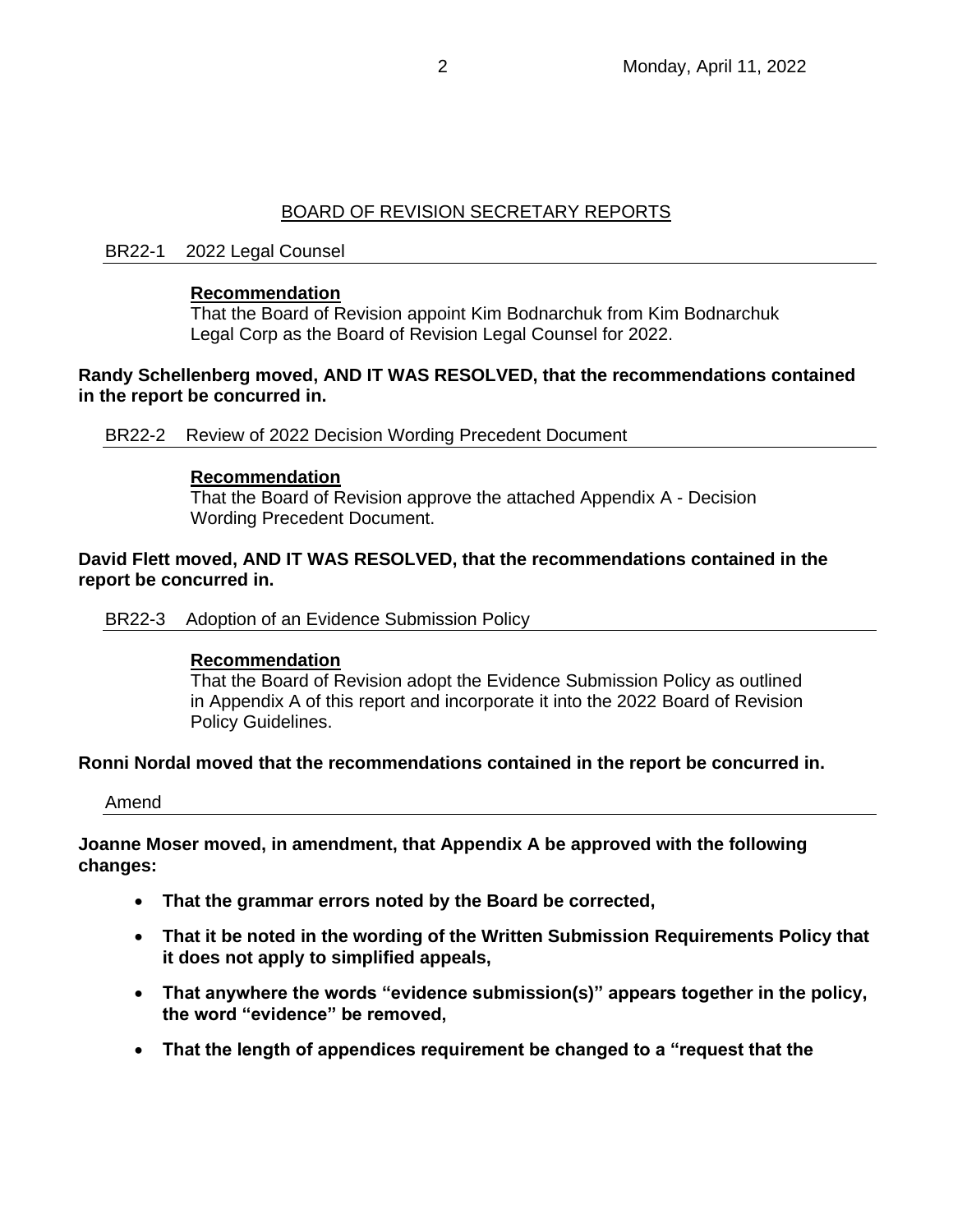**submitter try to keep the length of each appendix below 40 pages."**

- **That the following definitions be included at the beginning of this policy:**
	- **I. Evidence - "***inter alia***" the information, documents, materials, and evidence that the submitting party wishes the Board to consider**
	- **II. Submission - The written argument in support of your appeal; or response to a written argument from the opposing party**
- **That the exemption process section be amended to read:**
- **"Once an exemption has been applied for, the Secretary will supply the Board panel and all parties to the appeal copies of the exemption request and reasoning for the exemption, for the Board panel to rule on admission. Where an exemption is requested, a pre-appeal hearing may be required."; and**
- **That a bullet point in the Appendices section be added to specify that there must be an Appendix for Evidence, as defined in this policy, and that it be requested that this Appendix be clearly itemized and labelled.**

**The amending motion was put and declared CARRIED.**

|                           | In Favour Against |  |
|---------------------------|-------------------|--|
| <b>Nicolas Brown</b>      |                   |  |
| <b>David Flett</b>        |                   |  |
| <b>Ronni Nordal</b>       |                   |  |
| <b>Kirk Norine</b>        |                   |  |
| <b>Paul Omoyefa</b>       |                   |  |
| <b>Randy Schellenberg</b> |                   |  |
| <b>Joanne Moser</b>       | ✔                 |  |
|                           |                   |  |

**The main motion, as amended, was put and declared CARRIED.**

|                           | In Favour Against |  |
|---------------------------|-------------------|--|
| <b>Nicolas Brown</b>      |                   |  |
| <b>David Flett</b>        |                   |  |
| <b>Ronni Nordal</b>       |                   |  |
| <b>Kirk Norine</b>        |                   |  |
| <b>Paul Omoyefa</b>       |                   |  |
| <b>Randy Schellenberg</b> |                   |  |
| <b>Joanne Moser</b>       |                   |  |
|                           |                   |  |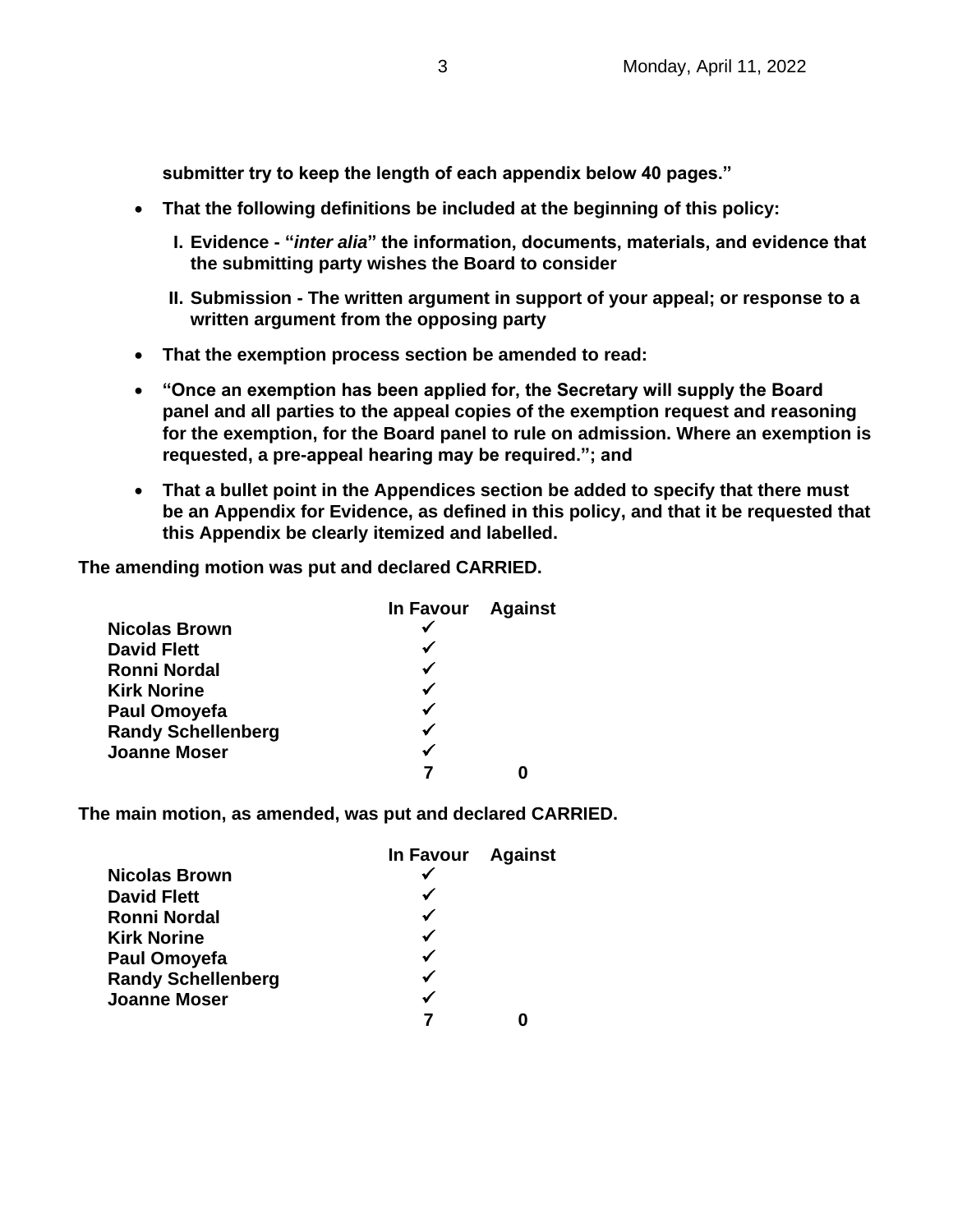#### BR22-4 Review of 2022 Board of Revision Policy Guidelines

#### **Recommendation**

That the Board of Revision approve the Regina Board of Revision Board Policy Guidelines attached as Appendix "A".

**Ronni Nordal moved that the Board of Revision adopt the policy guidelines, amended to include the Written Submission Policy as approved during consideration of item BR22-3; and that the 2022 Board of Revision Policy Guidelines be amended to include the following:**

**When a decision is made the Secretary will also provide copies of the decisions to all Panel members and provide all final decisions from further levels of appeal to the Panel members.**

**The motion was put and declared CARRIED.**

|                           | In Favour Against |  |
|---------------------------|-------------------|--|
| <b>Nicolas Brown</b>      |                   |  |
| <b>David Flett</b>        |                   |  |
| Ronni Nordal              | √                 |  |
| <b>Kirk Norine</b>        |                   |  |
| <b>Paul Omoyefa</b>       | ✔                 |  |
| <b>Randy Schellenberg</b> | ✔                 |  |
| <b>Joanne Moser</b>       |                   |  |
|                           |                   |  |

BR22-5 2021 Final Statistical Overview

#### **Recommendation**

That the Board of Revision receive and file this report.

#### **Nicolas Brown moved, AND IT WAS RESOLVED, that this report be received and filed.**

BR22-6 2022 Hearing Schedule

#### **Recommendation**

That the Board of Revision:

- 1. Authorize the Chairperson to appoint members to panels for 2022; and
- 2. Instruct the Chairperson to appoint at least two of the Board of Revision members as panel chairs.

**David Flett moved, AND IT WAS RESOLVED, that the recommendations contained in the**